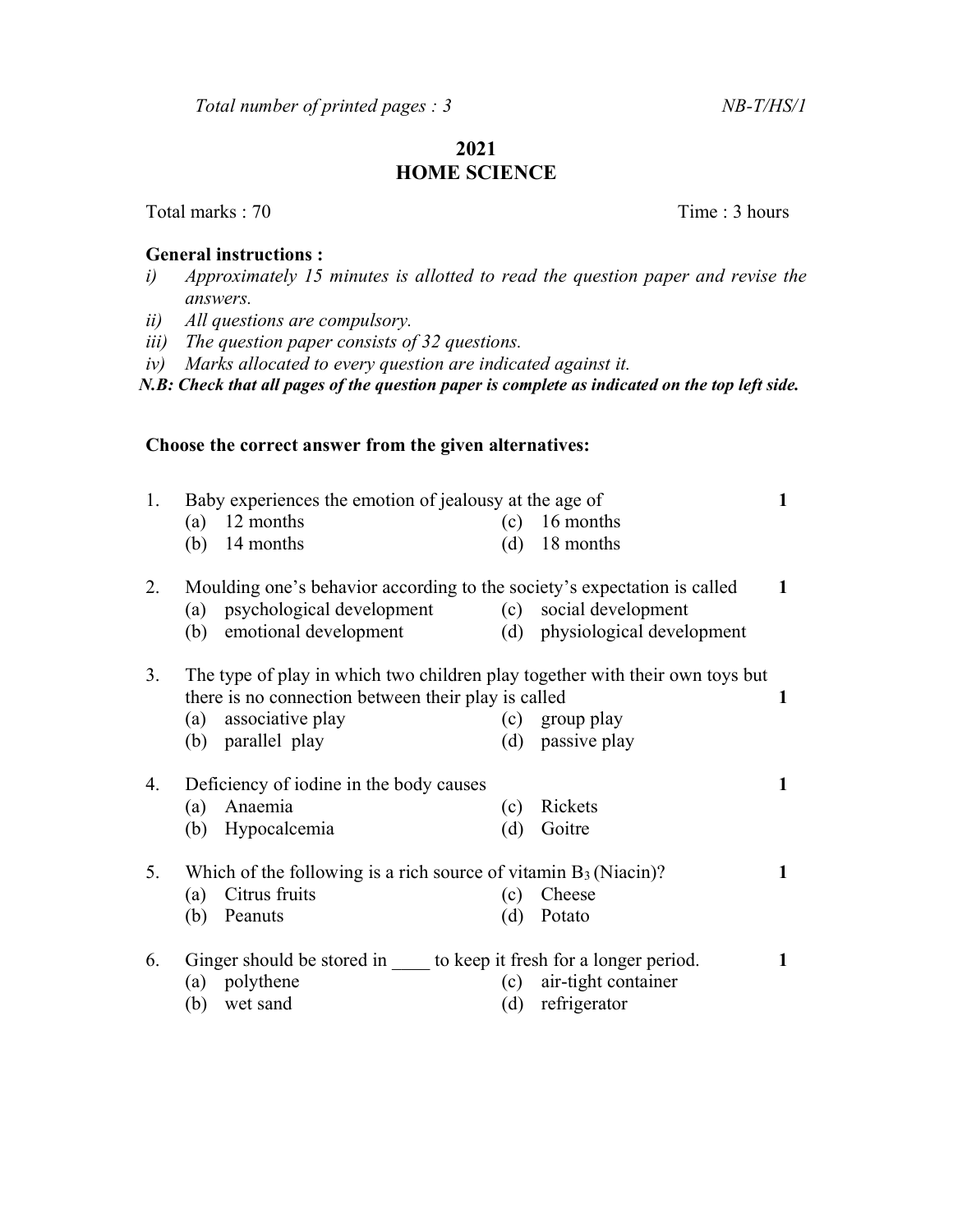| 7.  | An example of perishable food is                                                              |     |              | $\mathbf{1}$     |  |  |  |
|-----|-----------------------------------------------------------------------------------------------|-----|--------------|------------------|--|--|--|
|     | (a)<br>eggs                                                                                   | (c) | flour        |                  |  |  |  |
|     | $(b)$ rice                                                                                    | (d) | sugar        |                  |  |  |  |
| 8.  | Which of the following is a non-human resource?<br>1                                          |     |              |                  |  |  |  |
|     | Knowledge<br>(a)                                                                              | (c) | Money        |                  |  |  |  |
|     | (b) Energy                                                                                    | (d) | <b>Skill</b> |                  |  |  |  |
| 9.  | refers to the brightness or dullness of colours.<br>$\mathbf{1}$                              |     |              |                  |  |  |  |
|     | Texture<br>(a)                                                                                | (c) | Intensity    |                  |  |  |  |
|     | Value<br>(b)                                                                                  | (d) | Hue          |                  |  |  |  |
| 10. | Starch is used as a stiffening agent for                                                      |     | fabric.      | $\mathbf{1}$     |  |  |  |
|     | silk<br>(a)                                                                                   | (c) | wool         |                  |  |  |  |
|     | nylon<br>(b)                                                                                  | (d) | cotton       |                  |  |  |  |
|     | Answer the following questions in 20-30 words :                                               |     |              |                  |  |  |  |
| 11. | What are milestones? Mention two milestones of physical development.                          |     |              |                  |  |  |  |
|     | $\boldsymbol{2}$                                                                              |     |              |                  |  |  |  |
| 12. | Write two emotional needs of children.                                                        |     |              |                  |  |  |  |
| 13. | Give two importance of rhymes in the life of a child upto 3 years.                            |     |              |                  |  |  |  |
| 14. | List any two examples each of body building and protective foods.                             |     |              |                  |  |  |  |
| 15. | Why is time considered a valuable human resource?                                             |     |              |                  |  |  |  |
| 16. | How does occupation affect the wise use of resources?                                         |     |              |                  |  |  |  |
| 17. | Differentiate between savings and investments.                                                |     |              |                  |  |  |  |
| 18. | What are consumer aids? Mention two consumer aids that help consumer                          |     |              |                  |  |  |  |
|     | in making purchases in the market.                                                            |     |              | $\boldsymbol{2}$ |  |  |  |
|     | 19. Mention any two duties of a consumer.                                                     |     |              |                  |  |  |  |
| 20. | Suggest two ways how continuous rhythm in the arrangement of accessories<br>can be achieved.  |     |              |                  |  |  |  |
| 21. | Give four points on how to store daily wear clothes to maintain their freshness<br>and looks. |     |              |                  |  |  |  |
| 22. | Name two grease solvents and absorbents used for stain removal.                               |     |              |                  |  |  |  |